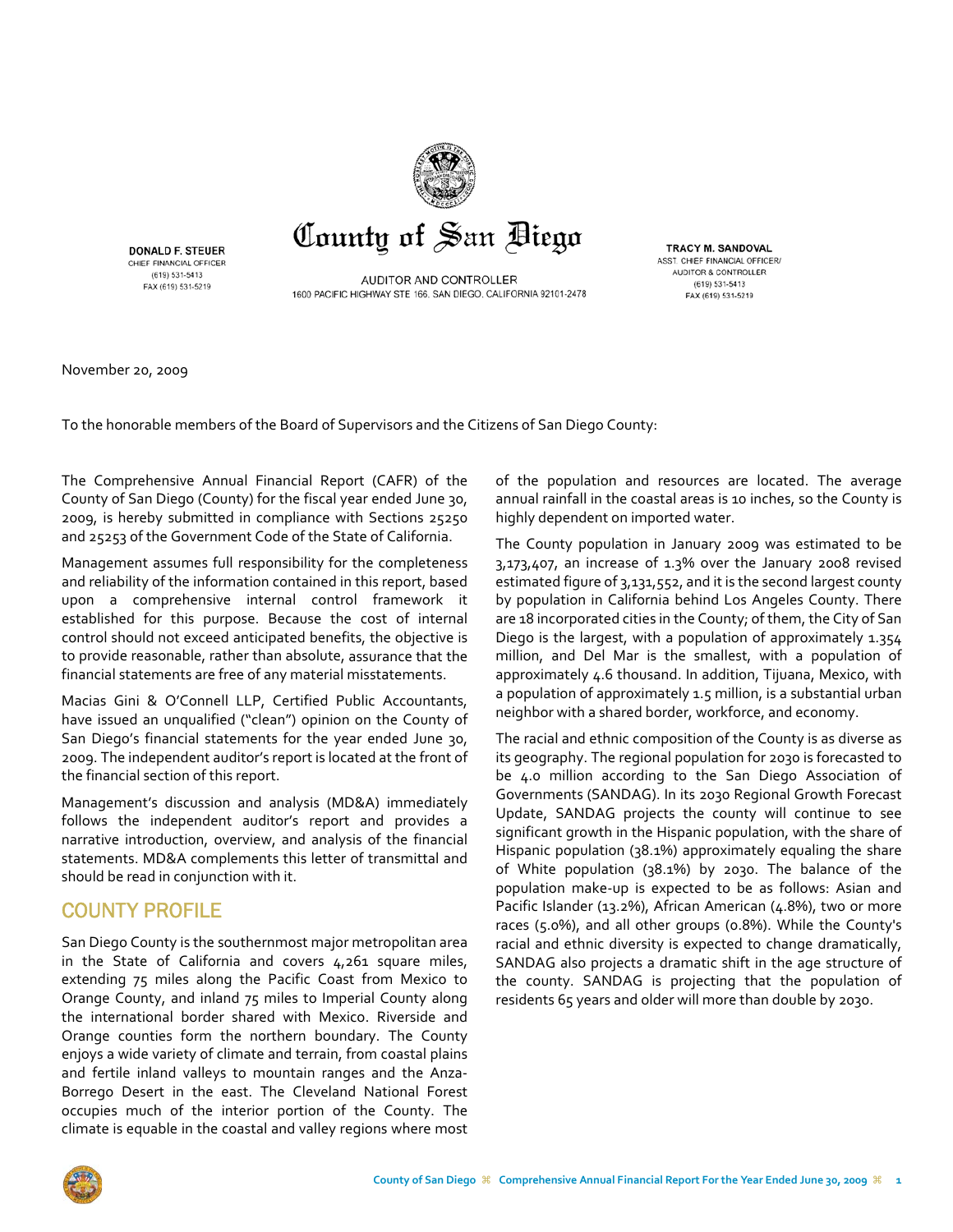## COUNTY GOVERNMENT, ECONOMY AND **OUTLOOK**

#### County Government

The County was incorporated on February 18, 1850, and functions under a charter adopted in 1933, as subsequently amended from time to time. A five-member Board of Supervisors elected to four‐year terms in district nonpartisan elections governs the County. Each board member must reside in the district from which he or she is elected. The Board of Supervisors sets priorities for the County and oversees most County departments and programs and approves their budgets. Per California Government Code 23005, the County may exercise its powers only through the Board of Supervisors or through agents and officers acting under the authority of the Board or authority conferred by law. The Board of Supervisors appoints the following officers: the Chief Administrative Officer (CAO), the County Counsel, the Probation Officer and the Clerk of the Board of Supervisors. The Chief Administrative Officer appoints the Chief Financial Officer, the Auditor and Controller and all other appointive officers. The CAO assists the Board of Supervisors in coordinating the function and operations of the County; is responsible for carrying out all of the Board's policy decisions that pertain to the functions assigned to that officers; and supervises the expenditures of all departments. Elected officials head the offices of the Assessor/ Recorder/ County Clerk, District Attorney, Sheriff and Treasurer‐Tax Collector.

The State Legislature has granted each county the power necessary to provide for the health and well‐being of its residents. The County provides a full range of public services to residents, including law enforcement, detention and correction, emergency response services, health and sanitation, parks and recreation, libraries and roads. The County also serves as a delivery channel for many State services, such as foster care, public health care and elections. These services are provided by five business Groups (Public Safety, the Health and Human Services Agency, Land Use and Environment, Community Services and Finance and General Government), each headed by a General Manager [Deputy Chief Administrative Officer (DCAO)] who reports to the CAO. State and federally mandated programs, primarily in the social and health services areas, are directed to be maintained at certain minimum levels, with eligible costs subject to reimbursement according to specific guidelines; however, not all mandated costs are reimbursed.

#### Economy and Outlook

The economic events of September and October, 2008, have had far reaching and long‐term impacts on the financial markets in the U.S and around the world.

A series of federal fiscal and monetary policy actions have been initiated to address the credit crisis and economic volatility. The Federal Reserve has engaged in an extraordinary policy of monetary easing by expanding its balance sheet, purchasing private assets and bringing the Federal Funds rate down to near zero. In addition, the Treasury has \$700 billion in budget authority under the Troubled Assets Relief Program (TARP) for capital infusions to banks, term securities lending facilities, auto loans, and a housing plan. Moreover, on February 17, 2009, the President signed into law the American Recovery and Reinvestment Act (ARRA) of 2009 designed to stimulate the nation's sputtering economy.

The global decline in economic activity necessitated a coordinated international response for a recovery in economic output and revival in world trade. Actions in April 2009 by the G‐ 20 produced a global plan for recovery and reform.

Although nationally there has been modest improvements in recent economic data and a general easing in financial conditions, the economic outlook for a strong and sustainable recovery is uncertain at best. Housing and vehicle demand remains unclear following the expiration of the "first-time" homebuyer tax credit and "cash‐for‐clunkers" program. With unemployment still rising and income growth weak, consumer spending strength is also in doubt. Additionally, contributions to growth from capital expenditures, net exports and the government are uncertain. Finally, there are also significant uncertainties concerning the inflation outlook. Specifically, while economic slack is severe, the monetary stimulus, rising commodity prices and a weaker dollar may boost inflation expectations and inflation.

San Diego County was one of the first areas in California and the nation to experience the housing price meltdown, feel the financial impacts from the credit crisis, and experience a jump in loss of jobs. The unemployment rate for the County has been lower than that of the State for the last 9 years. While the unemployment rate has remained lower than the State rate, the County's unemployment rate has jumped from 6.3% at June 30, 2008 to 10.2% at June 30, 2009. The State unemployment rate increased from 7.6% to 11.4% during the same period.

The state of the economy plays a significant role in the County's ability to provide core services and the mix of other services sought by the public. For example, there is an increased demand for public assistance, while at the same time the State and local resources available to fund those services are shrinking. Fewer customers are seeking land development or building permit services, making it difficult to maintain core services for these fee‐based programs. The real estate market slump affects the County's general purpose revenue, which is expected to decline in Fiscal Year 2009‐10 from Fiscal Year 2008‐09. General purpose revenue is relied upon to fund local discretionary services, as well as to fund the County's share of costs for services that are provided in partnership with the State and federal government. The State of California's budget has been severely impacted by the recession and consequently has had to cut funding to local governments in many program areas, including grants for certain public safety services.

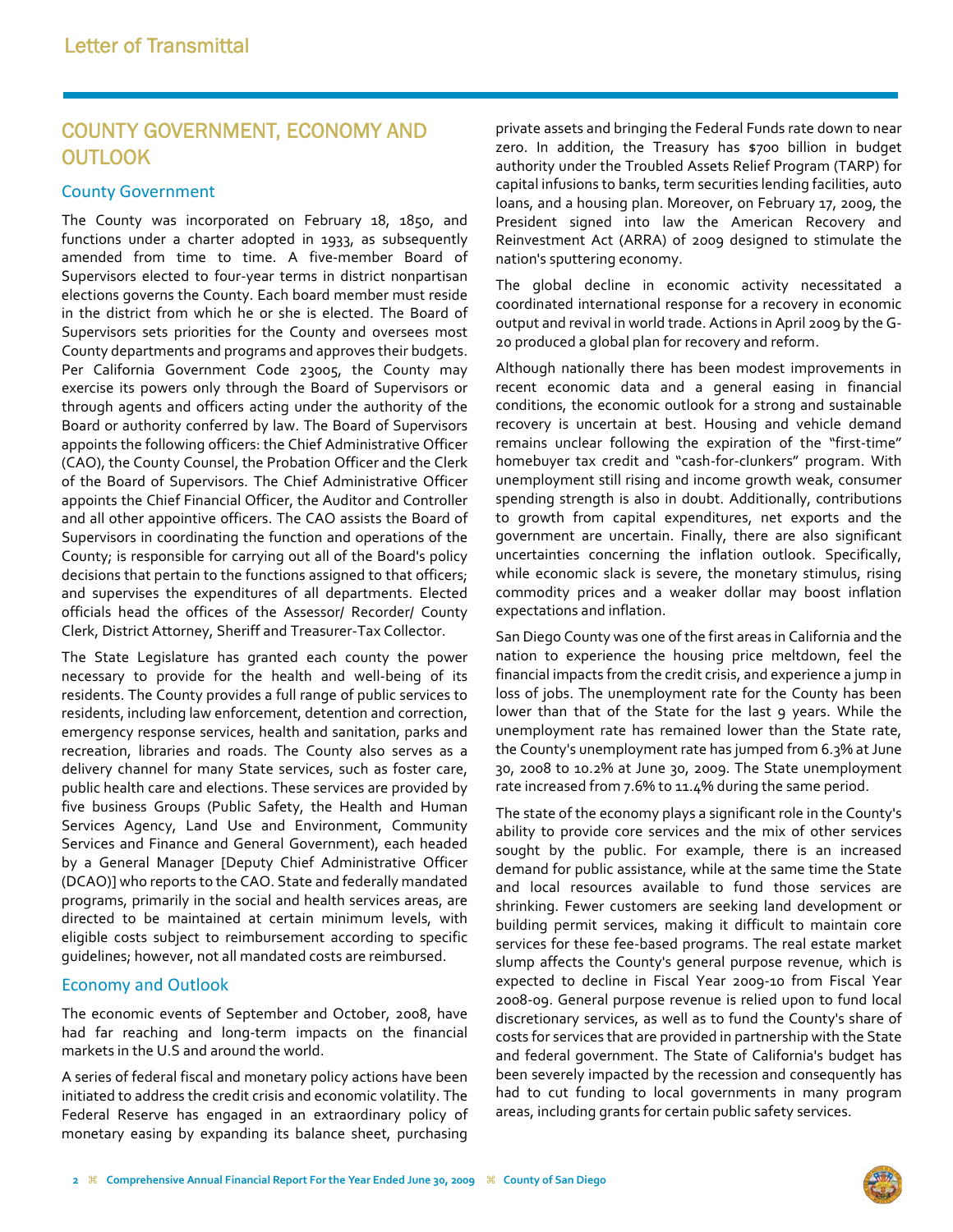County management continues to evaluate and respond to the changing economic environment and its impact on the cost and the demand for County services. Specific actions are detailed in the 2010 Adopted Operational Plan which can be accessed at http://www.sdcounty.ca.gov/auditor/budinfo.html.

#### County's Economic Base

The County's economic base consists of a significant manufacturing presence in the fields of electronics and shipbuilding, a large tourist industry attracted by the favorable climate of the region, and a considerable defense‐related presence. Highlights of County employment as of July 2009 are listed below:

- ◆ Non-agricultural employment totaled 1,240,200 jobs. This represents a loss of 62,600 jobs from the unadjusted July 2008 employment figures.
- The services industry constitutes the largest employment sector and accounted for approximately 47.0% of nonagricultural employment, with a total of 582,600 employed.
- The wholesale and retail trade industries were the second largest, with the non‐government sector, comprising approximately 14.2% of non‐agricultural employment totaling 175,600 jobs.
- ◆ Government accounted for approximately 17.5% of nonagricultural employment. San Diego's military presence contributes to this significant component.
- ◆ Manufacturing accounted for an additional 7.7% of nonagricultural employment.
- The construction sector is greatly influenced by the general health of the economy, and in particular, population and housing growth. Construction employment, which accounted for 5.4% of total non‐agricultural employment or 67,000 jobs, was down 14,300 jobs from the unadjusted July 2008 employment figures. The continued low level of residential building permits, sustained high level of foreclosures, and year over year decline in median home prices are all expected to continue to negatively impact construction jobs through the end of 2009 and into 2010
- The financial sector, including finance, insurance, real estate and related employment, represents 6.0% of non‐ agriculture employment. Financial activities experienced a reduction of 1,600 jobs from the unadjusted employment figures for July 2008.
- Agriculture accounted for approximately 0.8% of total employment.
- As noted above, from July 2008 unadjusted employment figures to July 2009, the San Diego County region experienced a net job loss of 61,700. This compares to a decrease of 4,500 jobs the previous year. The County is in the midst of significant volatility. San Diego's index of leading economic indicators, however, has been up slightly

over the last few months. While a full economic recovery is not expected for some time, 2010 should see continued signs of improvement for the region.

County revenues that are affected by the state of the local economies include property taxes, sales taxes, and charges for services. Key factors impacting these revenues include real estate activity and consumer spending which are in turn greatly influenced by interest rates and the general economy. Although short and long‐term interest rates are low by historical standards, there is continued uncertainty regarding the pace of economic recovery at the national, state and local levels.

An impact of the overall housing market decline is an improvement in the California Association of Realtors index for first-time buyers throughout California. Based on the California Association of Realtors' First Time Buyer Housing Affordability Index, San Diego's housing affordability index, (the percentage of households that can afford to purchase an entry‐level home) increased to 59% in June 2009, up from 56% in December 2008, up from 31% in December 2007, and up from 23% in December 2006. This index is based on an adjustable rate mortgage and assumes a 10% down payment and a first‐time buyer purchase of a home equal to 85% of the prevailing median price. The improvement in the percentage of households that could afford to buy an entry‐level home in San Diego was based on the market driven drop in entry‐level priced homes and the corresponding adjustment to the monthly payment needed (including taxes and insurance) and an adjustment to the qualifying income level for the lower priced entry‐level homes.

Sources: State of California Department of Finance, San Diego Association of Governments (SANDAG) ‐ San Diego's Regional Planning Agency, the State of California Employment Development Department, and the California Association of Realtors.

### GENERAL MANAGEMENT SYSTEM

The General Management System (GMS) is the formal comprehensive guide for planning, implementing, monitoring and rewarding all functions and processes of County Government. The GMS establishes good business practices and fiscal discipline, both of which are essential to achieve the County of San Diego's vision, "A County Government that has earned the respect and support of its residents." The purpose of the GMS is to optimize the efficient application of resources in the delivery of services to our residents. These resources include not just taxpayer dollars, but all San Diego County assets, including our unique natural and cultural resources, the expertise and creativity of County employees, and the informed interest of County residents. The idea behind the GMS is straightforward: County government will be able to provide superior services if it sets sound goals and applies strong management principles to achieve those goals.

The County had an adopted annual budget of \$5.19 billion and about seventeen thousand employees (staff years) who serve

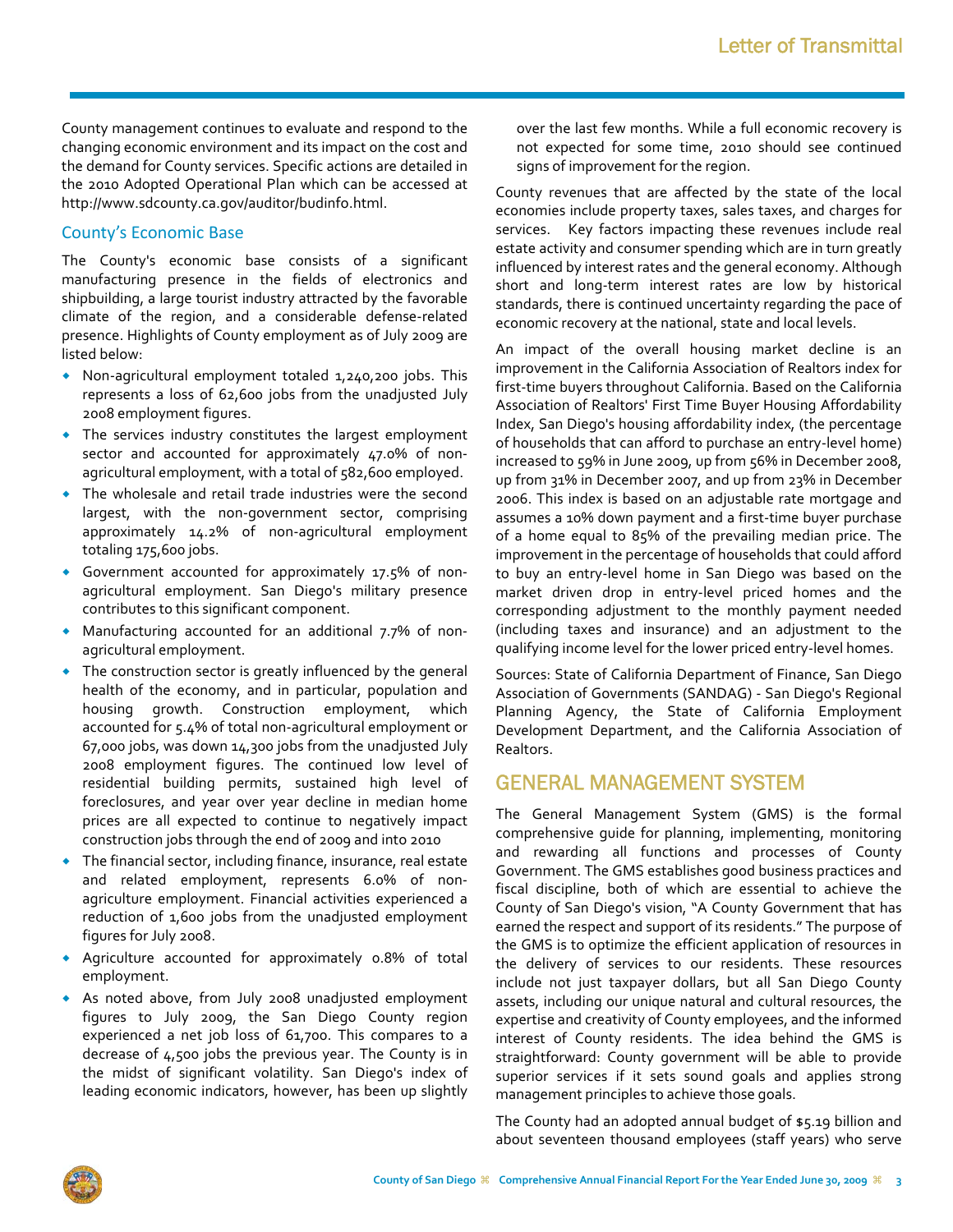about three million residents spread over more than 4,000 square miles. Coordination, fiscal and operational discipline, and shared commitment are vital. The GMS facilitates and organizes the goal setting process. The GMS then links goal setting and long‐range planning and resource allocation to goal attainment, which includes monitoring, evaluation, cooperation, motivation, and recognition. The GMS helps ensure that County employees adhere to core principles, promoting a culture that values our employees, partners, and customers and institutionalizes continuous improvement and innovation.

The GMS process begins with a long-range, five-year strategic planning process. This is followed by the short‐term, two‐year operational planning process, which encompasses the budget process, wherein each department's strategic objectives and resources allocated to achieving them are detailed. Monitoring and control take place throughout the year. Evaluation mechanisms are used to ensure that goals are tracked, plans followed, and risks identified. Functional threading maximizes efficient use of personnel and material resources by coordinating staff and linking the functions they perform. Motivation, rewards, and recognition encourage continuing progress by rewarding those who meet and exceed goals. The system completes a full circle in a fiscal year and begins again with a review of the Strategic Plan and development of a new Operational Plan.

County management defines and communicates GMS objectives. Lines of authority flow from the Board of Supervisors to the Chief Administrative Officer (CAO), Assistant CAO (ACAO), and the five Group General Managers/Deputy CAOs. These senior managers supervise appointed department heads, from whom authority flows down to line staff. Despite the crucial role of management, the success of the GMS depends on strong and effective leadership at all levels of County service. Every County employee is expected to help set goals, strive to achieve them, and be recognized for achievement.

The GMS helps ensure that sound planning, preparedness, and improvement become permanent organizational ethics. With the GMS as a guide, the County continues to use strong fiscal management practices, while remaining focused on providing superior services to County residents. The principles and procedures outlined by the GMS are meant to apply to every County function on an ongoing basis.

## STRATEGIC AND OPERATIONAL PLANNING (BUDGETARY) PROCESS

As noted above, a five‐year Strategic Plan is updated annually to provide long‐term direction to County managers and staff. Each fiscal year a two‐year Operational Plan is prepared and details each department's strategic objectives and the resources required to achieve them. The Operational Plan is monitored regularly and is linked to the GMS system of rewards and recognition. The annual Line-Item Budget incorporates the first year of the Operational Plan and is formally adopted by the Board of Supervisors pursuant to Government Code 29000 et seq. During the year, departments may request budget adjustments for new and existing programs. In addition, the Chief Administrative Officer reviews the status of the County's performance against budget in a quarterly status report to the Board of Supervisors.

### FINANCIAL (BUDGETARY) POLICIES

Government Code Sections 29000 through 30200 provide the statutory requirements pertaining to the form and content of the County's Budget. Government Code Section 29009 requires a balanced budget in the proposed and final budgets, defined as "the budgetary requirements shall equal the available financing".

County Charter Section 703 establishes the Chief Administrative Officer as responsible for all Group/Agencies and their departments (except departments with elected officials as department heads) and for supervising the expenditures of all departments and reporting to the Board of Supervisors on whether specific expenditures are necessary.

County Administrative Code Article VII establishes the components and timeline for the budget process and establishes the Chief Administrative Officer as responsible for budget estimates and submitting recommendations to the Board of Supervisors.

The County has the following financial policies that serve as guidelines for the budget process:

#### Board of Supervisors Policies

A‐136 Use of County of San Diego General Management System for Administration of County Operations: Establishes the General Management System (GMS) as the formal guide for the administration of County departments, programs and services, and ensures that all County departments and offices operate in compliance with the GMS.

B‐29 Fees, Grants, Revenue Contract: Provides a methodology and procedure to encourage County departments to recover full cost for services whenever possible.

B‐71 Fund Balance and Reserves: Establishes guidelines regarding the use of fund balance and the maintenance of reserves in order to protect the fiscal health and stability of the County. Expenditures for services are subject to fluctuations in demand and revenues are influenced by changes in the economy and by State and federal regulations. This policy ensures the County is prepared for unforeseen events by establishing and maintaining prudent levels of fund balance and reserves.

M‐13 Legislative Policy: State‐Mandated Local Program Costs: Calls on the State and Federal Legislature to encourage equitable reimbursement of mandated local program costs.

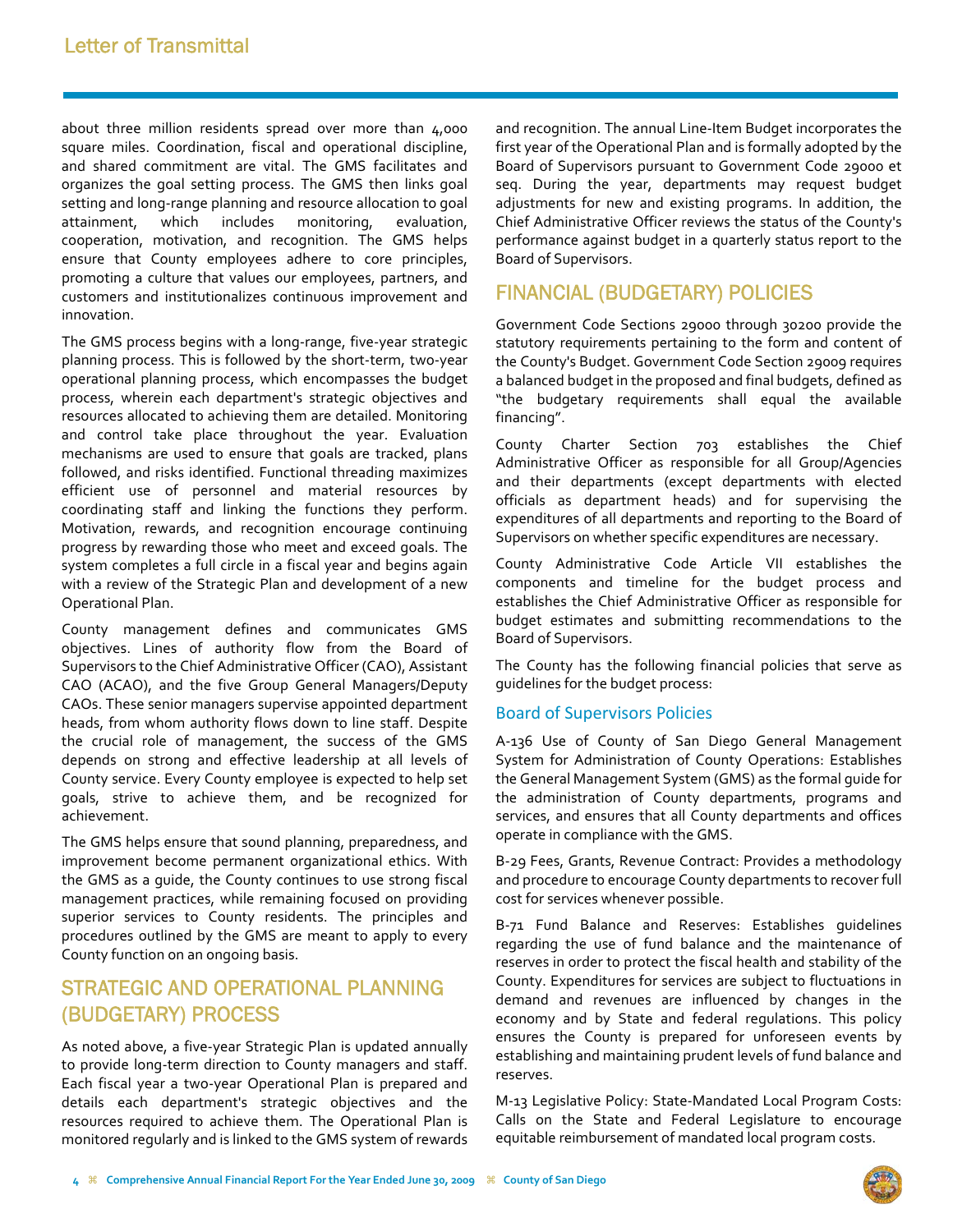M‐26 Legislative Policy: Long‐Term Financing of Local Agencies: Calls on the Legislature to redress inequitable State funding formulas.

#### Administrative Manual

0030‐01 Full Cost Recovery of Services: Establishes a procedure within the framework of Board of Supervisors Policy B‐29, to serve as guidance in the process of recovering full costs for services provided to agencies or individuals outside the County of San Diego organization under grants or contracts or for which fees may be charged.

0030‐06 State Mandated Cost Recovery: Establishes guidelines to attempt full recovery of all State mandated costs resulting from chaptered legislation and executive orders.

0030‐14 Use Of One‐Time Revenues: One‐time revenue will be appropriated only for one‐time expenditures such as capital projects or equipment, not to ongoing programs.

0030‐18 Transfers Of Excess Cash Balances To General Fund: Provides for transfer of excess cash balances to the General Fund from funds within the County's area of financial and cash management which contain earnings or moneys in excess of those funds' requirements.

0030‐19 Revenue Match Limitation: Revenue matches will be limited to the mandated level unless clear justification is provided which results in a waiver of this policy by the Board of Supervisors.

0030‐22 Revenue Management ‐ Auditor and Controller & Chief Administrative Responsibilities: Chief Financial Officer/Auditor and Controller and Chief Administrative Officer are responsible for reviewing and evaluating revenues from all sources in order to maximize these revenues within legal provisions and to institute internal controls and systems to be used by departments to estimate, claim, and collect revenues.

### STRATEGIC INITIATIVES AND ACHIEVEMENTS

The inability of State government to develop a viable long‐term solution to its budget imbalance remains a risk to funding and stability of County programs, since State aid is the primary source of County revenues. The widening gap between state funding and the cost of administering services is coupled with a slow economy. The County has lost significant funding from the State, which is grappling with the economic downturn in the context of its lack of financial solvency and discipline while at the same time, revenues the County receives directly, such as property and sales taxes, have flattened or decreased and the cost of fuel, building materials and other materials needed to provide services to the public continues to rise.

Notwithstanding, County government continues to follow the map of the Strategic Plan developed within the discipline of the GMS. The County's Strategic Plan clearly identifies the organization's priorities, so that both the public and employees can better understand how the County will use its resources during the next five years and what to expect as a result. Consistent with the County's General Management System, activities undertaken to achieve these goals will be tracked and reported throughout the year, to ensure accountability and results. The Strategic Initiatives focus on what the County will do to serve the public and change over time as public needs, desires and priorities change. The County's strategic Initiatives are:

- **Kids** ‐ Improve opportunities for children and families.
- **The Environment** ‐ Manage the region's natural resources to protect quality of life and support economic development.
- **Safe and livable Communities** ‐ Promote safe and livable communities.

The Strategic Plan also includes Required Disciplines that address the County's internal priorities. The Required Disciplines are the foundation the County organization must establish to accomplish our public service goals efficiently and effectively. They set the standards for continued operational excellence the County is committed to achieving. These Required Disciplines are:

- Fiscal Stability
- Customer Satisfaction
- Regional Leadership
- Skilled, Adaptable and Diverse Workforce
- Essential Infrastructure
- Accountability/Transparency
- Continuous Improvement
- **•** Information Technology

Within the structure of the two-year operational planning process, the County plans for and attains interim progress toward achievement of the Strategic Initiatives. Some of the significant steps of the last year were:

#### Kids

 The Health and Human Services Agency focused on children under 10 years of age, both through the current child welfare system and through other strategies which included the Nurse Family Partnership (NFP), an evidence‐based, nurse‐ home visiting program that helped first-time, low-income, high-risk mothers raise healthy children. In the East Region, 96% (47 of 49) of children of NFP graduates received all their immunizations and in the South Region, 97% (59 of 61) of clients initiated breastfeeding. The Agency also collaborated with the County Office of Education on School Success, a program designed to help foster children tackle the difficulties they face at home and school. This program ensures that the educational needs of foster care children and youth are identified early and offers them a full array of academic support services and research. With the early implementation of the partnership (which incorporates education liaison services with social worker placement

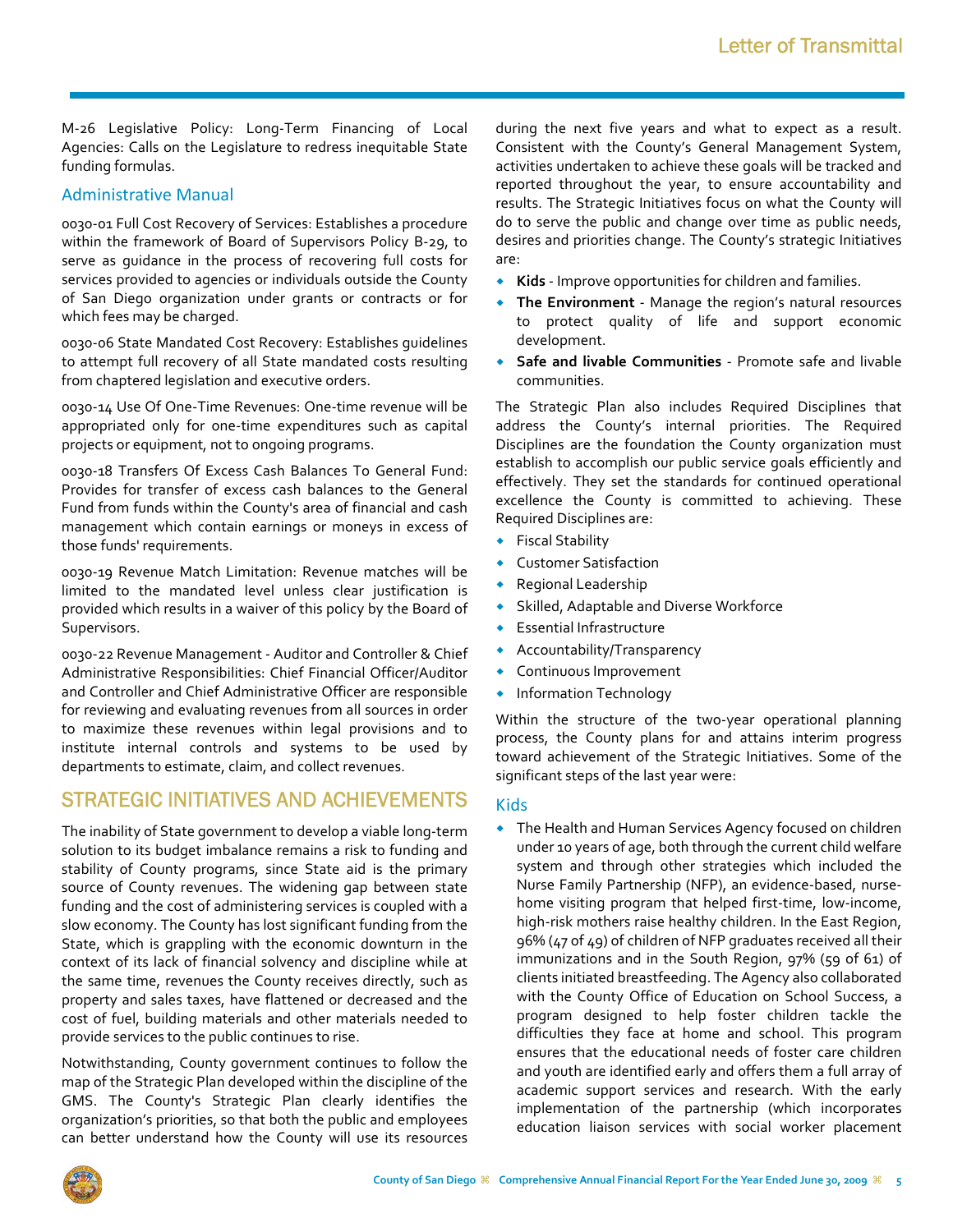services at each of the Agency's six regions), 675 foster children were referred for services January through June 2009.

- The Probation Department successfully reduced the total number of violent incidents in juvenile institutions by 11%. The department has been successful in reducing violent incidents over the past two years due to changes in training and operational policy.
- The District Attorney increased the prosecution of Internet crimes against children by 45%.
- The Parks and Recreation Department promoted recreational opportunities and environmental awareness for 9,000 youth by conducting formal and informal environmental education programs in 12 park facilities with an emphasis on water quality, watershed awareness and natural and cultural resources and by providing 39 outdoor adventure and education activities throughout the parks system and region. The department increased recreational activities for youth by providing 102 health‐related events and classes, including a wide variety of environmental education and teen programs for 6,816 youth in the San Diego region, in support of the County's Childhood Obesity Action Plan and the Greater San Diego Recreation and Parks Coalition for Health and Wellness. The department also increased community involvement for young people by overseeing 3,657 youth and adult volunteers through 113 total community volunteer work events in 36 park facilities.
- The Parks and Recreation Department completed construction and improvements at Hilton Head Park in Rancho San Diego. The first‐of‐its‐kind aquatic playground incorporates innovative design ideas with state‐of‐the‐art computer and filtration system technology that kills bacteria. In addition, they completed improvements to shade structures and playground equipment at Fallbrook and Collier Parks, which make the equipment more usable by keeping it cooler in the hot summer months and keeping direct sunlight off the children.
- The Department of Environment Health conducted 18 outreach presentations regarding household hazardous waste to 2,500 students, 5 school presentations regarding vector control and awareness to approximately 3,200 students and 16 presentations to over 2,000 primary and secondary school children regarding hazardous materials and careers in environmental health. This was accomplished through class presentations and attendance at school science and technology fairs and exceeded the goal to conduct 35 outreach programs to approximately 2,000 students.
- The Department of Public Works enhanced school children's safety by working with school administrators to analyze, identify and implement school zone improvements for pedestrians, bicyclists, buses and automobiles at 13 schools. The department also initiated installation of flashing

beacons at the entrance to 25 MPH school zones on roads with prevailing speeds of 40 MPH or greater by identifying 6 candidate locations eligible for flashing beacons and are seeking grant funding through application to the California Office of Traffic Safety and other funding resources.

 The Department of Public Works repainted and re‐marked crosswalks and roadway legends adjacent to all 116 public school locations throughout the unincorporated areas of the County. The department also completed construction or awarded construction contracts for five projects that improved traffic flow around schools and provided safe routes to schools. Projects included Grove Street in Lincoln Acres, Ashwood Street and Parkside Street East Sidewalks in Lakeside, Tavern Road Intersection Improvements in Alpine and a contract to replace curb, gutter and sidewalks at various locations throughout the County.

#### The Environment

- The Parks and Recreation Department expanded and protected park resources by adding 4,143 acres of parkland throughout the County over two years and initiated biological and cultural surveys in five County preserves and completed resource management plans (RMP) in 8 preserves.
- The Parks and Recreation Department completed construction and opened the San Elijo Lagoon Nature Center in January 2009. Exhibits feature recycled materials, solar panels, irrigated roof plants and recycled water that educate the public about Green Building concepts. The Nature Center was designed and built to attain LEED Platinum Certification.
- The Parks and Recreation Department received the U.S. Green Building Council's Leadership in Energy and Environmental Design (LEED) Silver Status certification for the Goodan Ranch Center. LEED Certification is the recognized standard for measuring building sustainability. The Goodan Ranch Center is the first County building to attain LEED Silver Status certification.
- The Department of Environmental Health developed an annual inspection schedule for each recycled water producer and an inventory of recycled water use sites that are due for a four‐year shutdown test inspection through the expansion and improvement to the County's permit tracking database inspection module. This will help protect the public from the potential negative health affects of recycled water misuse.
- The Department of Public Works protected and preserved environmental resources by instituting a policy that all new landscaping installed by the department be Xeriscape to save water and decrease green waste. The department also improved energy efficiencies by changing first generation Light Emitting Diode (LED) lamps that have higher rate of burnouts with energy efficient LEDs that have a longer service life span at traffic signalized intersections. In

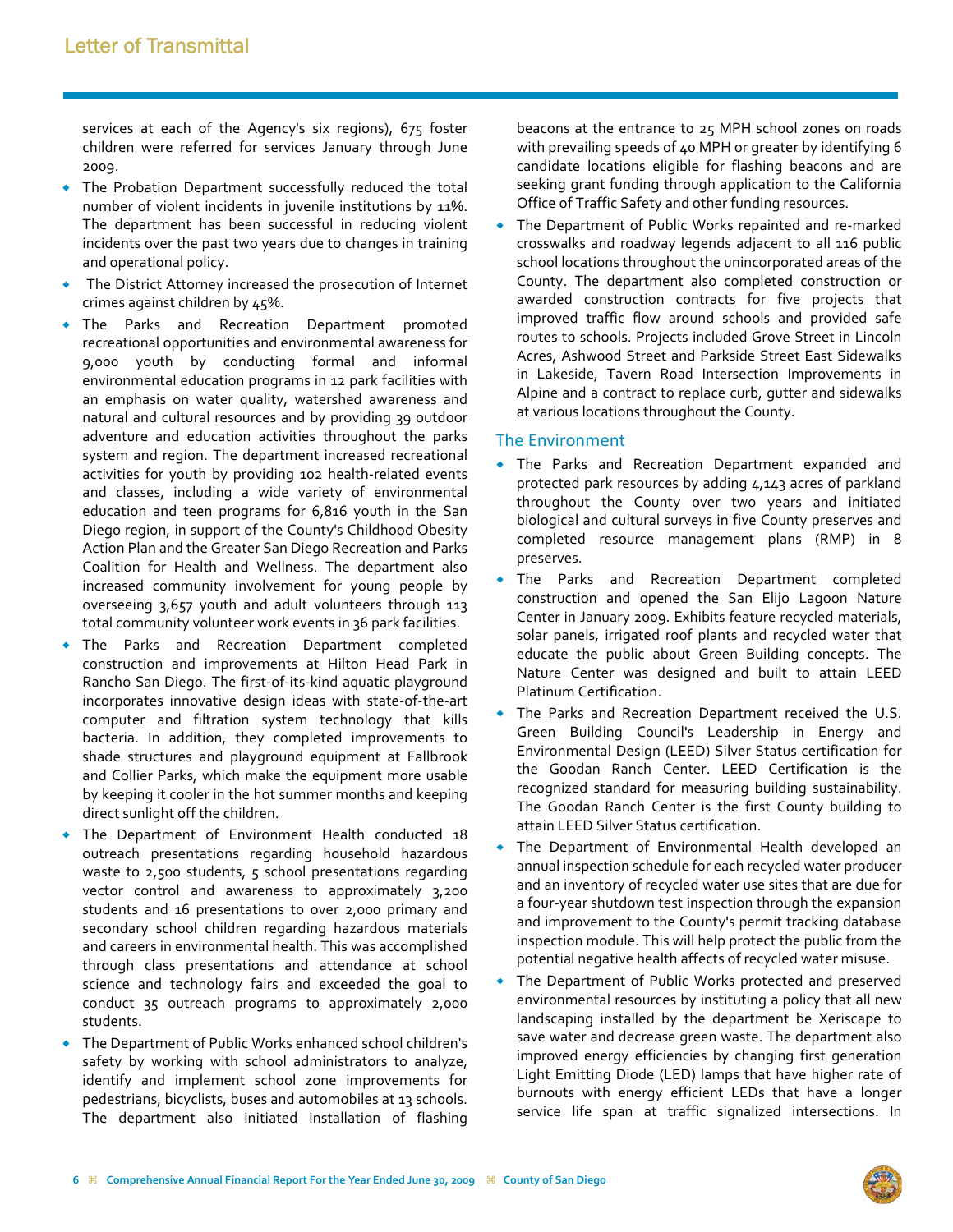addition, the department identified 30 candidate intersections (goal was 25) with traffic signals eligible for LED lamp replacement and replaced over 500 LED units.

- The Department of Public Works protected and preserved the County's water quality and watersheds through the following:
	- Converted concrete‐bottomed segments of Ruxton Road Channel in the Sweetwater Watershed to natural, vegetated watercourses that provide natural filtration. This project won an American Public Works Association Project of the Year award.
	- \* Conducted 385 watershed site investigations. These investigations provided crucial data for understanding the condition of receiving waters in all eight watersheds and how they are impacted by discharges from unincorporated communities.
	- Removed 27,000 cubic yards of debris from culverts, drainage channels and roads through a systematic cleaning program to prevent pollution of the county's rivers, bays and ocean.
	- Swept 16,193 lane‐miles of roadway to clean debris from road surfaces and prevent pollution of the county's rivers, bays and ocean, meeting the goal.
	- Cleaned 480 miles of sewer mains within the County's sanitary sewer system to protect public health and the environment by minimizing the risk of sanitary sewer overflows.

### Safe and Livable Communities

- The Health and Human Services Agency opened a new state-of-the-art, skilled nursing facility to replace the existing Edgemoor facility. This is a 24‐hour facility that provides long‐term medical care to patients with complex medical needs. The new facility opened in early 2009 and accommodates up to 192 licensed beds, up from 175. Annual operational savings for the new facility is estimated at \$4.6 million. The energy‐saving features that were incorporated will save approximately \$207,000 in utility bills every year for the next several years.
- The District Attorney, Sheriff, Probation and Public Defender collaborated with the Court, health treatment professionals and other criminal justice partners to develop a behavioral health court model that will reduce the recidivistic behavior of mentally ill offenders.
- The Sheriff's Department reduced the time for the Crime Lab to process and deliver DNA analysis for street crimes (robbery, burglary, auto theft) to area investigators from an average of 161 days to 52 days by creating a rapid response DNA Team.
- The Department of Child Support Services collaborated with the State and the Administrative Office of the Courts to design and develop a process involving collaborative negotiation with parents. Once implemented, this process will establish the baseline to measure whether

establishment or modifications of child support orders are processed more efficiently and whether this results in increased child support payment and increased parent satisfaction.

- The Office of Emergency Services, in partnership with the Land Use and Environment Group and the Forest Area Safety Task Force created a master fuel management plan to reduce the region's vulnerability to wildfires. This involved working with representatives from the 18 incorporated cities, other governmental jurisdictions and the private sector. They also developed a public education campaign and materials on reducing the risk of wildfires to reach three million residents.
- The Office of Emergency Services developed and implemented a public awareness campaign on the County's AlertSanDiego emergency notification system that directs residents to a Web link to register. This campaign provided information to the community about the difference between the system and Reverse 911, and the benefits of the notification system. There were 148,000 new registrants to AlertSanDiego.
- The Registrar of Voters conducted four elections that provide access for all voters and timely elections results, including the Presidential Election in November 2008, with a turnout of 83%, the highest percentage turnout since 1972.
- The Department of Planning and Land Use improved fire protection and emergency response by continuing to provide ongoing funding for existing contracts and much needed resources to rural communities, such as response apparatus. Additionally, the San Diego County fire services reorganization received final approval in 2009. Under the reorganization, fire agencies now provide 24‐hour firefighting and emergency medical services for nearly 1 million acres in the unincorporated areas of the County.
- The Parks and Recreation Department expended \$13.7 million on non‐acquisition park improvement projects of which approximately 16% was funded by grants. Projects included trail restoration and construction, improvements to community centers and campgrounds, design and development of sports fields, repairs to playgrounds and court surfaces, well replacements and habitat enhancement. They also enhanced 10 parks by completing 11 capital and major maintenance projects that improved recreational opportunities for the public. Projects included expanding the existing trail system, retrofitting lighting, repairs to aged playground and court surfaces, erosion mitigation and implementation of energy efficiency fixtures.
- The Parks and Recreation Department, in partnership with the San Diego County Farm Bureau, opened a new Farmers Market at Lindo Lake Park. The Farmers Market offers fresh foods and vegetables to approximately 200 shoppers each week. This Farmers Market is one of only a few in the County that accepts food stamps. The department also reopened Jess Martin Park, the only community park in Julian. The

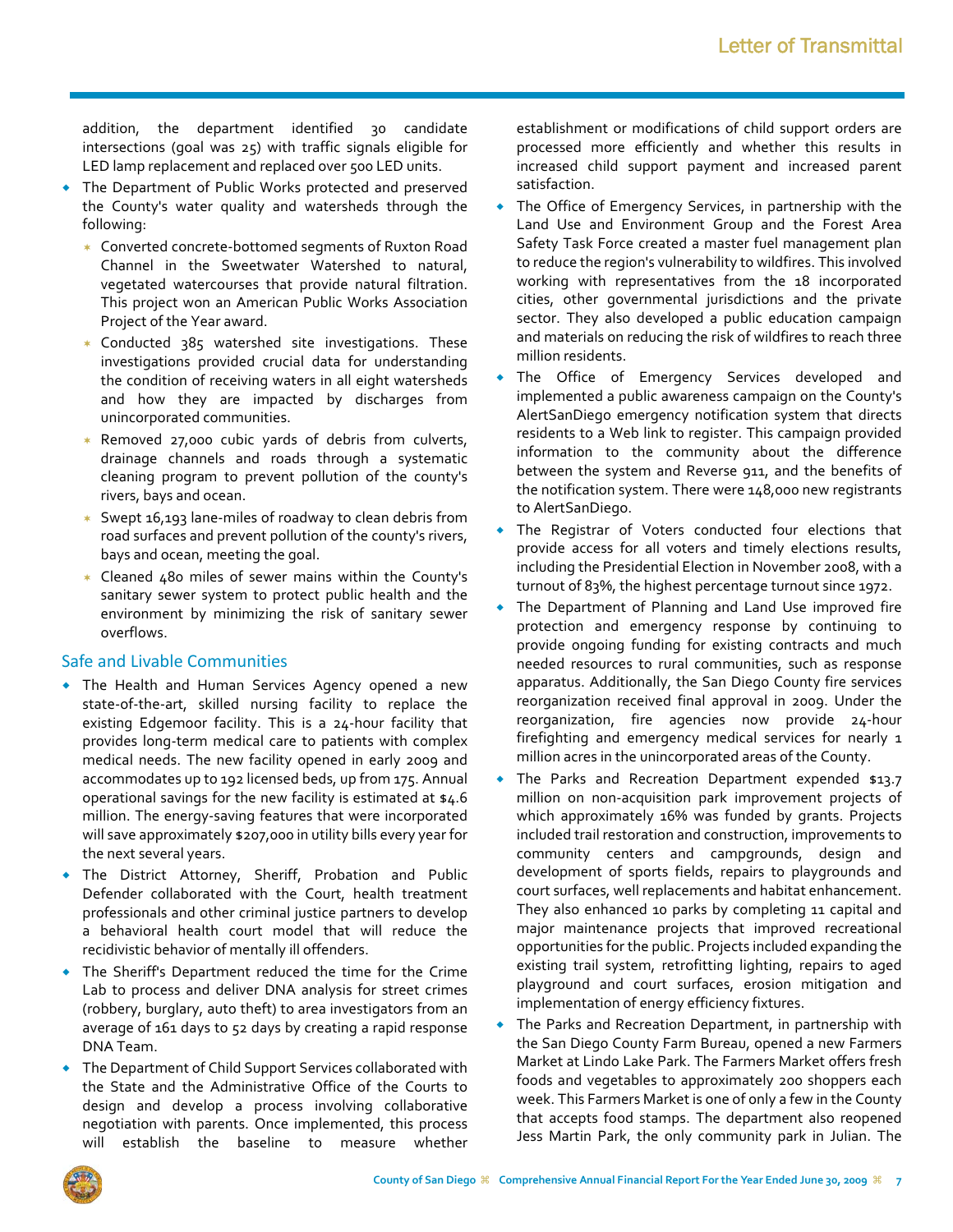park features a playground, three ball fields, skate park and on‐site parking. A voter approved newly formed assessment district will fund ongoing operations and maintenance costs for the Park.

- The Department of Public Works negotiated an agreement with the Pauma Band of Mission Indians that set forth commitments of the Pauma Indians to provide mitigation necessitated by their development and operation of the expansion of their casino. This agreement provided a mechanism for the Pauma Indians to compensate the County for the costs of law enforcement and problem gambling programs.
- The Department of Public Works completed construction of the McClellan‐Palomar Airport Terminal. This project won an American Public Works Association Project of the Year award

## CERTIFICATE OF ACHIEVEMENT

The Government Finance Officers Association of the United States and Canada (GFOA) awarded a Certificate of Achievement for Excellence in Financial Reporting to the County for its comprehensive annual financial report (CAFR) for the fiscal year ended June 30, 2008. In order to be awarded a Certificate of Achievement, a government must publish an easily readable and efficiently organized CAFR. This report must satisfy both generally accepted accounting principles and applicable legal requirements.

A Certificate of Achievement is valid for a period of one year only. We believe our current comprehensive annual financial report continues to meet the Certificate of Achievement Program's requirements and we are submitting it to the GFOA to determine its eligibility for another certificate.

### OTHER AWARDS AND RECOGNITIONS

Even with the financial and environmental challenges of Fiscal Year 2009, the County was recognized for many activities that highlight progress in the Strategic Plan Initiatives. County programs received awards for operational and service delivery achievements, technological innovations, and prudent fiscal management.

 San Diego County received 39 awards at the 2008 annual Achievement Awards competition sponsored by the National Association of Counties (NACo). This was the fourth year in a row that the County has received more awards than any other U.S. county. The winning programs, which span all five County business groups, were recognized for being innovative and successful, and for promoting quality, efficiency, and a responsive county government. The programs receiving awards included Students Taking Academic Responsibility (STAR), Independent Living Skills/ Foster Youth Workforce Services, Integrated Fire Suppression/Stormwater Compliance, Collaborative Citizenship Classes at Neighborhood Library Branches,

Crime Analysis Early Warning System, Health and Human Services Agency Contractor Financial Review, Medical Examiner Bereavement Center, Office of Emergency Services for Kids, Senior Expo: Protect Yourself and Your Wallet, Sheriff Mobile Photo Identification System and the Tweenie Kitten Foster Program.

- For the seventh consecutive year, the Government Finance Officers Association (GFOA) of the United States and Canada recognized the County with the Distinguished Budget Presentation Award for the Adopted Operational Plan: Fiscal Years 2008‐09 & 2009‐10.
- The Department of Media and Public Relations' County Television Network (CTN) received 9 awards at the National Association of Telecommunications Officers & Advisors conference in September 2008 for excellence in broadcast, cable, multimedia and electronic programming.
- The County Television Network (CTN) was honored in May 2009 with the large market Overall Excellence award by the Southern California and Nevada chapter of the national Association of Telecommunications Officers and Advisors.
- In 2009, the County of San Diego and Mental Health Systems, Inc. received the Public‐Private Partnership Award from the San Diego Taxpayers Association for the Serial Inebriate Program ‐ which offers treatment, shelter, and other supportive services to chronic public inebriates as an alternative to custody, saving San Diego County taxpayers more than \$800,000 a year. This program is made possible by the collaboration of a wide range of agencies and organizations including: San Diego County Alcohol and Drug Services, local law enforcement, hospitals and Mental Health Systems, Inc.
- The California State Association of Counties awarded the County a 2008 Challenge Award for its Rapid Response to Local Emergencies through the implementation of four Local Assistance Centers (LACs) opened to help fire victims within 72 hours of Firestorm 2007. During the wildfires, residents lost homes and cars, making it difficult to travel to locations from which they could receive aide. The LACs provided "one‐stop‐shops" for fire victims to apply for aide and to interface with local, state, federal and other agencies that provide services. Additionally, the LACs provided the County and other agencies with timely information about the needs of fire‐affected communities.
- The County of San Diego took top honors in the 2008 Digital Counties Survey conducted by the Center for Digital Government. The Center for Digital Government recognizes counties using information technology in increasingly innovative ways and improving service to their citizens. The survey is an annual study by the Center and the NACo.
- The California State Association of Counties recognized three County programs with 2008 Merit Awards for innovation and excellence. The County programs selected include:

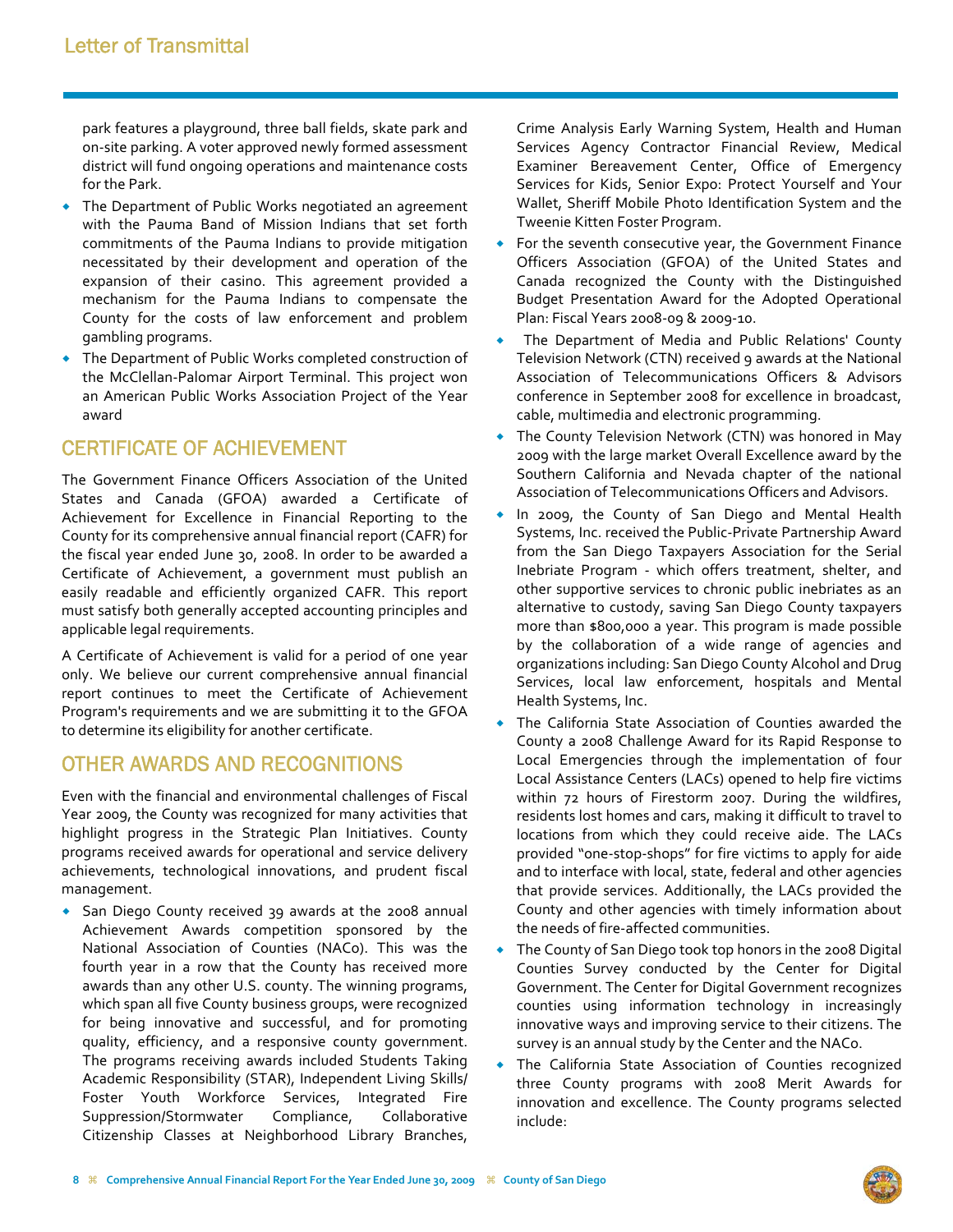- Food for Thought Partnership ‐ a partnership between Aging and Independence Services and the County Library system to help older adults overcome isolation and poor nutrition through physical activity and a balanced meal in the supportive Library environment.
- Serial Inebriate Program offers treatment, shelter and other supportive services to chronic alcoholics to reduce their use of public safety and emergency medical care resources. The County's Alcohol and Drug Services united with the Police Department to develop a program for long‐term homeless alcoholics that would slow their cycle of moving in and out of detoxification centers, jails and hospitals.
- Workforce Academy for Youth ‐ a comprehensive training program, which includes a six‐month paid County internship, job coach, and life skills coach, to better prepare emancipating foster youth for jobs, encourage school education, and promote a successful transition to self‐sufficiency.
- The California Department of Child Support Services (DCSS) honored the County's Department of Child Support Services with the coveted Large Caseload County Award for the Fiscal Year 2008. The State DCSS recognizes the top performing local child support agencies for their performance based on an average of their ranking in five federal performance measures. This was the first year the County has won the award.
- The Department of Planning and Land Use won the only two 2008 Best Practice Awards from the American Planning Association's San Diego Chapter for creating guidelines to evaluate environmental impacts and to reduce water pollution. The County was honored for its creation of the California Environmental Quality Act Guidelines for Determining Significance and the Low Impact Development.
- The National Association of County Park and Recreation Officials recognized the County with two awards. The book "Ranchos of San Diego County," co-authored by the County Parks Historian, was presented a 2009 Recognition of Outstanding Accomplishment award. Also, the Hilton Head Park Aquatic Playground, a central recreational feature at Hilton Head Park, received a 2009 Park and Recreation Facilities Award for Excellence in national park and recreation facility design; outstanding planning, construction and benefits to the community. The Department of Parks and Recreation was recognized by the

California Parks and Recreation Society with a 2008 Achievement Award in Recreation Programs for outstanding achievement in development and implementation of the Movies in the Park series. The program was selected for its contribution to the mission of parks and recreation by strengthening community image,

- The California Counties Facilities Services Association named the Department of General Services as a recipient of the 2008 Award of Excellence for its exceptional dedication and continued efforts to advance the development of programs and processes that extend the life of public facilities.
- The Department of Human Resources received the Best Managed Implementation ‐ 2008 award from NEOGOV for their conversion to the new online job application system. The award was based on several factors, including the speed of the implementation and thoroughness of the business process re‐engineering, and was highlighted during a presentation at NEOGOV's annual conference.
- The San Diego County District Attorney's Office received a Workplace Excellence Award from the San Diego Society for Human Resource Management for recognition as an outstanding workplace, through implementation of professional and innovative human relations programs, such as the DA University program, which provides in‐house continuing education for employees, and the "You Are a Star" recognition and reward program.
- The Department of Purchasing and Contracting received its eighth consecutive Achievement of Excellence in Procurement Award from the National Purchasing Institute for demonstrating excellence in innovation, professionalism, productivity, e‐procurement and leadership.
- The Farm and Home Advisor's Office received two national awards for the "Money Talks for Teens," a program designed to teach teens about money management from the National Extension Consumer and Family Science Association and from the Association for Financial Counseling, Planning and Education.
- The Health and Human Services Agency's Children's Services program received a 2008 Adoption Excellence Award in the category "Support for Adoptive Families" from the U.S. Department of Health and Human Services for the extraordinary contributions the County has made in providing adoption and other permanency outcomes for children in foster care.